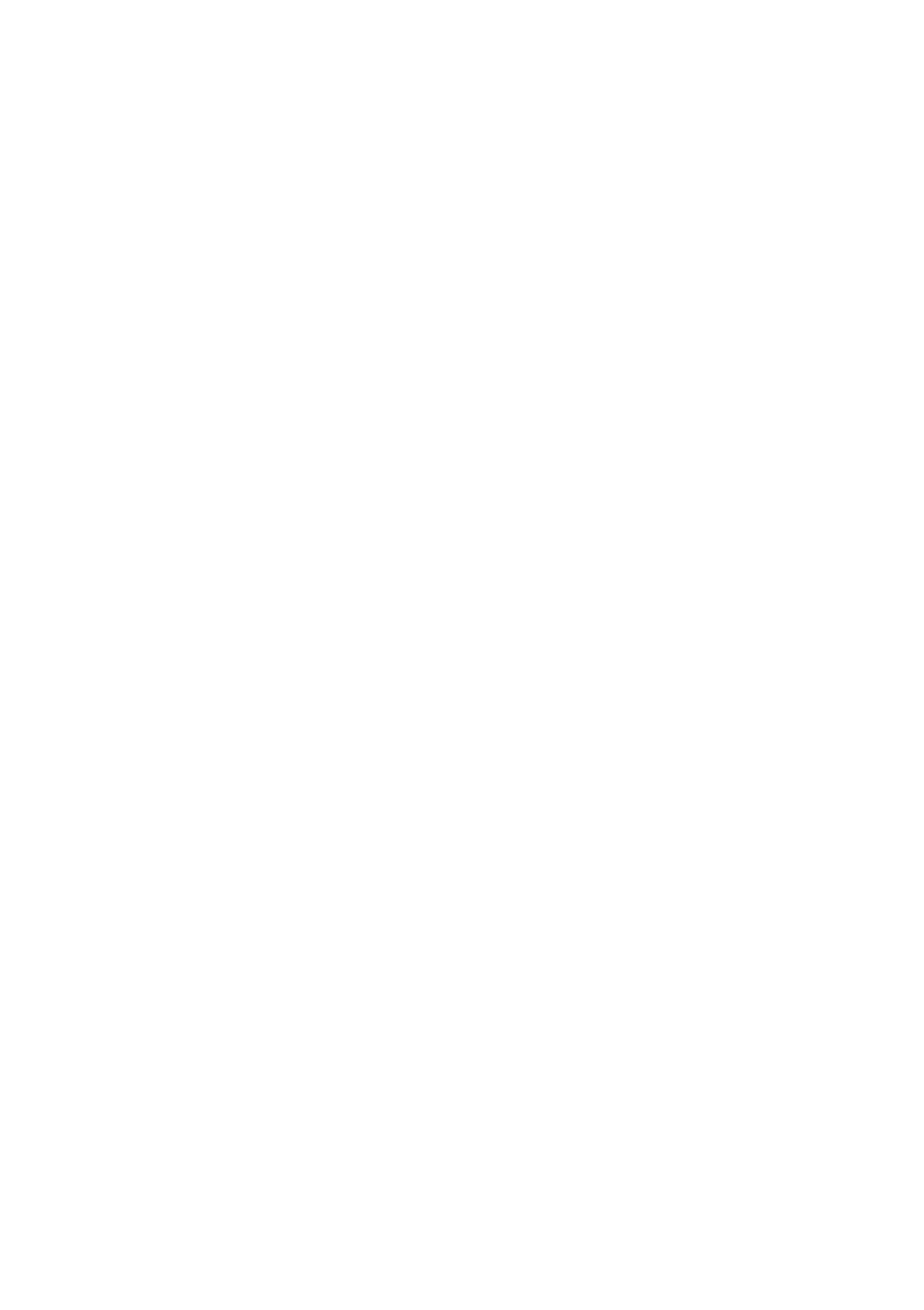# List of the publications directly related to the thesis

- Moldován, N. et al. (2018) 'Third-generation  $\mathbf{I}$ . Sequencing Reveals Extensive Polycistronism and Transcriptional Overlapping  $in$  $\mathbf{a}$ Baculovirus'. Scientific Reports.  $\dot{\text{doi}}$ 10.1038/s41598-018-26955-8.
- Boldogkői, Z. et al. (2019) 'Long-Read П. Sequencing – A Powerful Tool in Viral Transcriptome Research'. Trends in 578-592. Microbiology,  $doi$ pp. 10.1016/j.tim.2019.01.010.
- $III.$ Tombácz, D. et al. (2019) 'Multiple Long-Read Sequencing Survey of Herpes Simplex Virus Dynamic Transcriptome', Frontiers in genetics, 10, p. 834.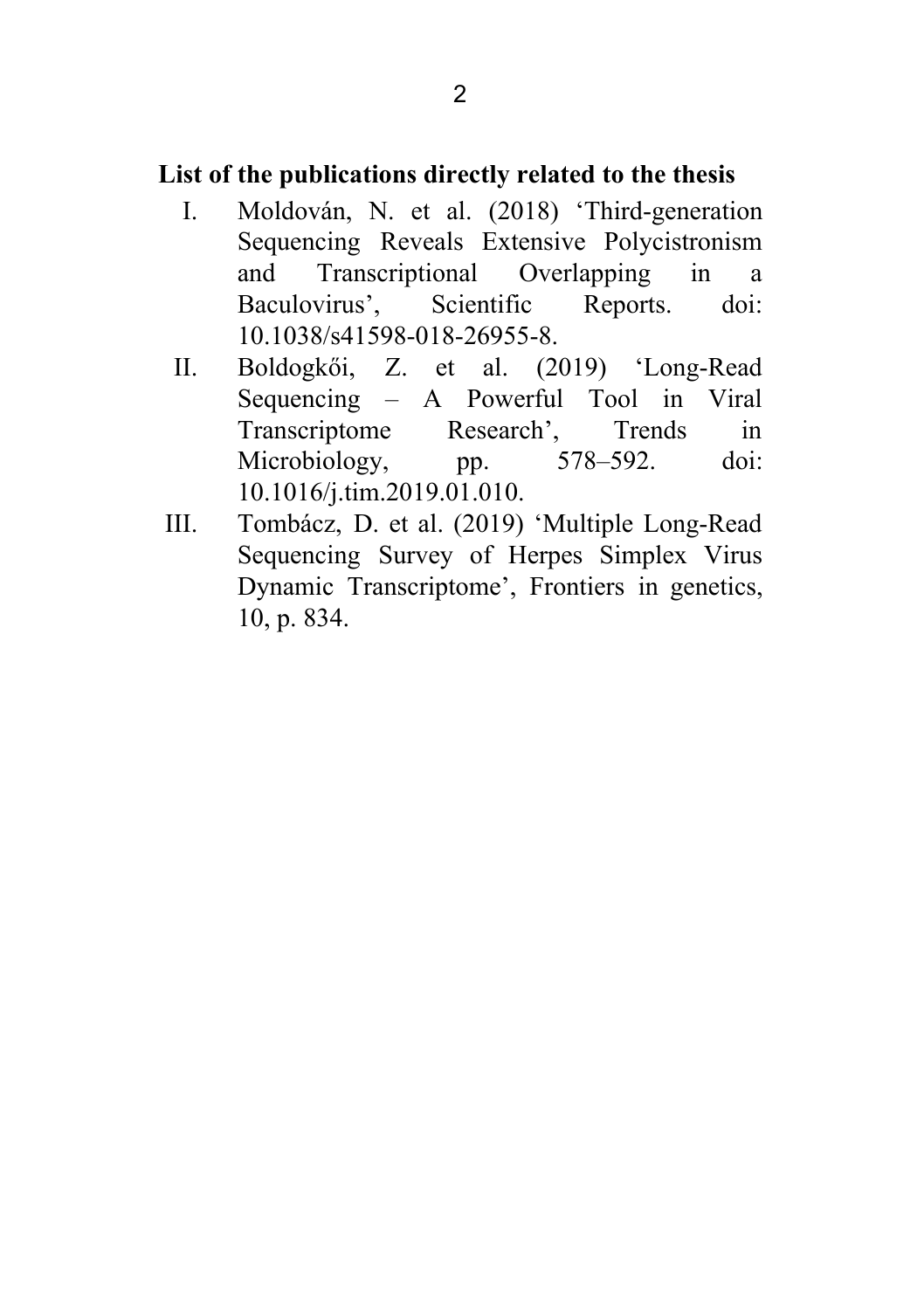#### **Introduction**

The phenotype of an organism is determined by the expression of its genes, which is modified by the environment. Crick outlined the central dogma of biology (Crick, 1958, 1970), explaining the flow of information from genes to proteins, the carrier being the RNA. The sum of the RNA molecules in a given time point, called the transcriptome characterizes the cell in which they were expressed. RNA-seq has become a ubiquitous tool used for analysing the quantitative changes of gene expression between experimental groups (differential gene expression or DGE) (Young et al., 2012) or during longitudinal sampling of microorganisms and tissues (Hubbard *et al.*, 2013). It allows the structural characterization  $\alpha$ f the transcriptome, uncovering alternative splicing events (Wang *et al.*, 2008) and length isoforms (Depledge *et al.*, 2019). It broadened our understanding of the regulation of gene expression by non-coding RNAs (Diebali et al., 2012; Morris and Mattick, 2014). Additionally, it is used to detect the increasing number of RNA modifications (Schaefer, Kapoor and Jantsch, 2017; Liu et al., 2019). The first instances of RNA sequencing took place during the early times of Sanger sequencing, also known as first-generation sequencing (Adams et al., 1991, 1995). This platform suffered from several technical difficulties due to sequencing length constraints and low throughput. and nanotechnology Innovations in microfluidics brought forward the next generation of sequencing platforms. These are capable of sequencing millions of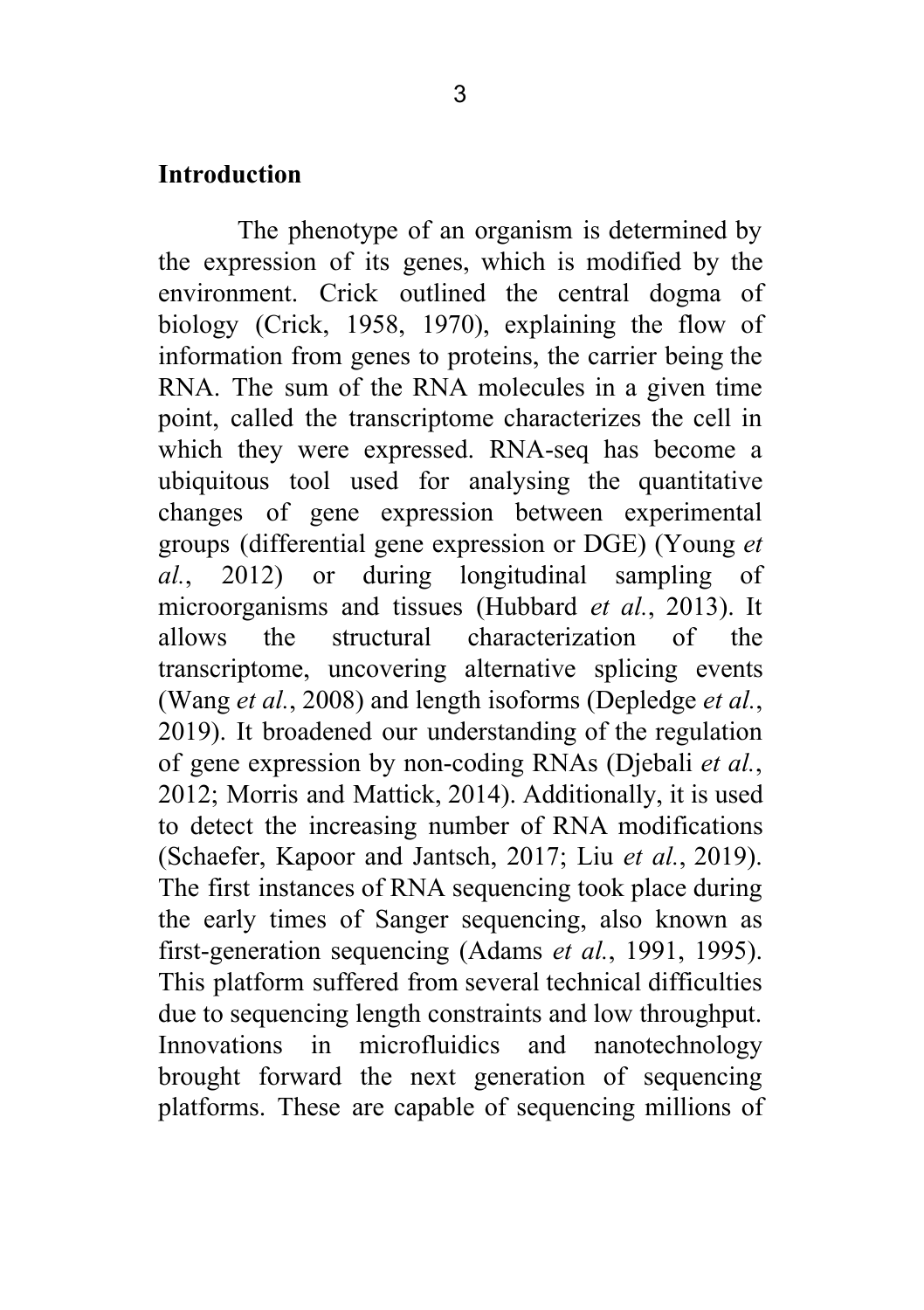cDNA molecules at the same time (massively parallel sequencing), reducing the total time and cost of sequencing and enormously increasing the amount of output information. In contrast to first-generation platforms, the second generation is sensitive to the expression levels of splice isoforms and can be used to find novel genes and non-coding RNAs (Wang, Gerstein and Snyder, 2009). We are in the midst of the third revolution of sequencers, which are capable of producing long reads while maintaining high throughput.

Pacific Biosciences developed a new platform based on previously explored concepts, but with the capability of sequencing single molecules, resulting in unprecedented read lengths. A new competitor in the sequencing industry is Oxford Nanopore Technologies. They based their approach on totally new grounds by the use of protein nanopores embedded in a synthetic membrane and electrical current detectors

Sequencing is preceded by RNA extraction and library preparation, both of which can introduce artefacts. Data pre-processing needs to filter these false products, while the analysis has to make sense of the huge amount of data produced by modern sequencers.

The HSV-1: The herpes simplex virus type 1 is belonging to the *Alphaherpesviringe* subfamily of the Herpesviridae. It is one of the most widespread viruses in the human population causing cold sores or in severe cases acute encephalitis. It has the ability to establish life-long latency in its host. The 152 kbp long linear,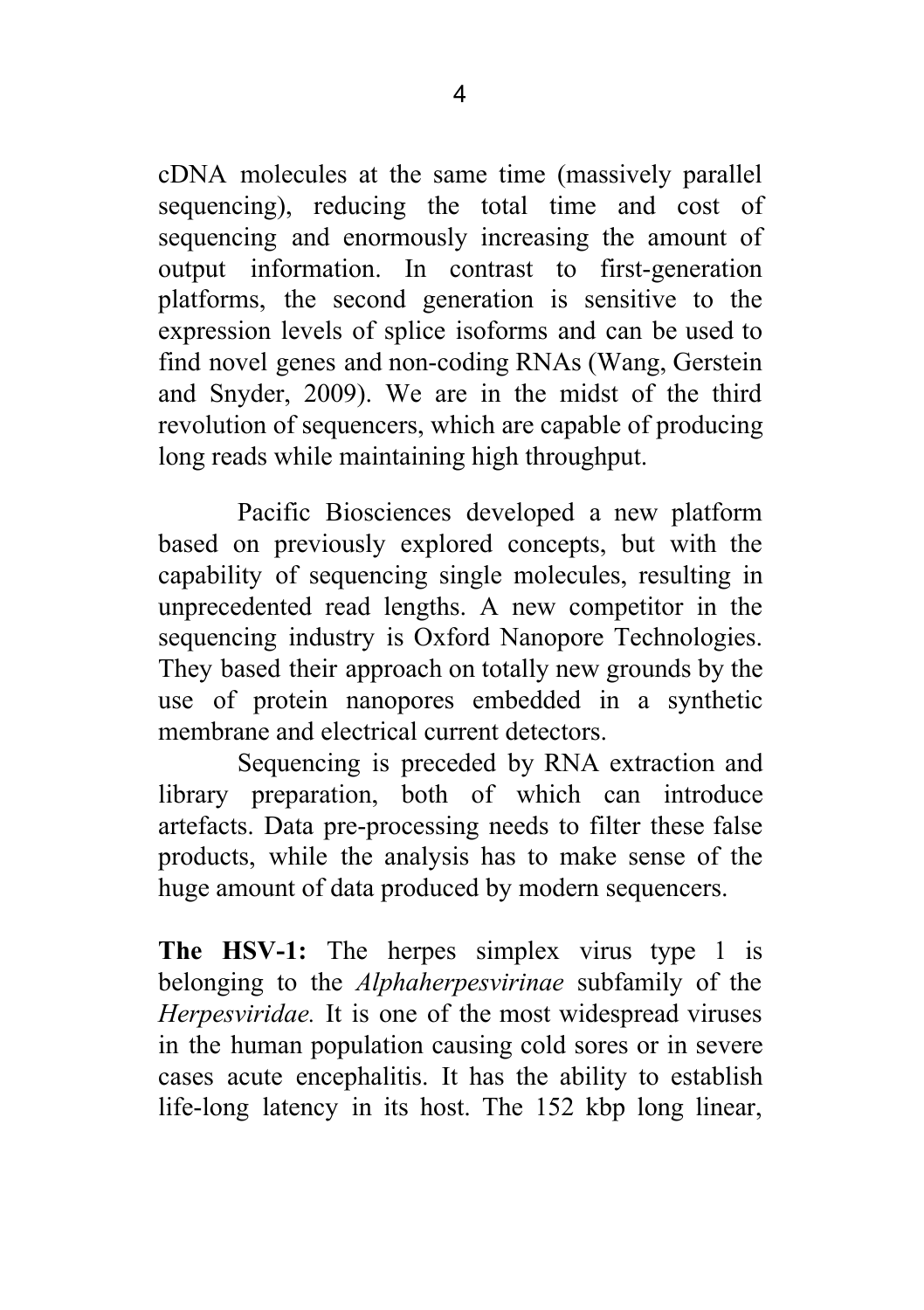into an icosahedral capsid, wrapped into a lipid envelope. The viral genome consists of a Unique Long and a Unique Short region, both flanked by inverted repeat region (IRL and IRS) (Macdonald *et al.*, 2012). The products of the 72 viral genes expressed during lytic infection were previously analysed by short-read sequencing (Rajcáni, Andrea and Ingeborg, 2004).

The BoHV-1: A non-human pathogenic relative of the HSV-1 is the *Bovine alphaherpesvirus type 1* (BoHV-1), affecting feedlot and dairy herds all over the world. The virus causes respiratory and fertility-related symptoms in cattle and is the main causative agent of infectious bovine rhinotracheitis (IBR) (Muylkens et al., 2007). The BoHV-1's 135 kbp long double-stranded DNA genome has a high, 72% GC content, and is comprised of two unique sequences, the UL and the US, the latter being bracketed by inverted repeat regions (the internal INR and the terminal TRL repeats) (d'Offay, Fulton and Eberle, 2013). The 73 genes of the virus are mostly homologous to other *alphaherpesvirus'* genes and their nomenclature follows that of the HSV-1's. Two peculiar exceptions from this are the *circ* gene, which is common in Varicelloviruses, and the ul0.5, which is specific to BoHV-1 (Delhon et al., 2003). The kinetics of the expression are  $BoHV-1$ gene similar  $\frac{1}{2}$ other alphaherpesviruses, giving rise to immediate-early (IE), early  $(E)$ , and late  $(L)$  genes. IE genes regulate the viral gene expression. E genes initiate and direct replication. while L genes are involved in the virion morphogenesis.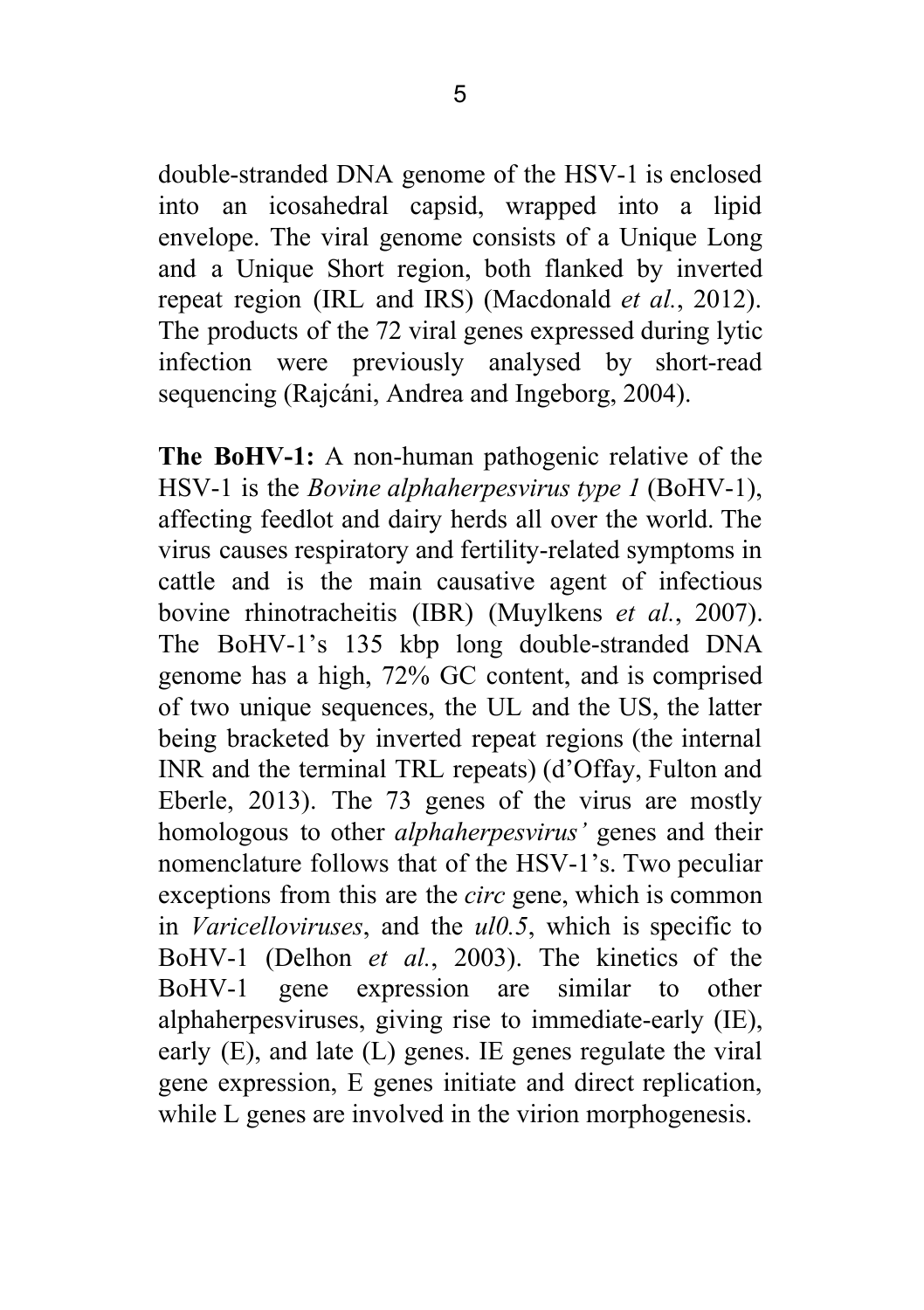The AcMNPV: The Autographa californica multiple nucleopolyhedrovirus (AcMNPV) is an insect virus from the *Baculoviridae* family (Blissard and Rohrmann, 1990). It is widely used in recombinant protein expression systems as a gene delivery vector and as a biopesticide (Hu, 2005). Its 133 kbp double-stranded circular DNA genome harbours 156 tightly-spaced open reading frames. Viral gene expression is grouped into three distinct phases: early (E), late (L) and very late (VL). The promoter of early genes are homologous to the canonical TATA box and is recognised by the host's transcription machinery, with a frequent transcriptional initiation site being a CAGT (the  $+1$  nt is underlined) sequence, which is common among insects (Kogan, Chen and Blissard, 1995). L and VL genes, however, are transcribed by the virus' own RNAP, and start at a very conserved TAAG (the  $+1$  nt is underlined) motif also known as the late initiation sequence (LIS) (Garrity, Chang and Blissard, 1997).

Epitranscriptomics is an ever-increasing field of study. In addition to the 7-methylguanylate  $(m<sup>7</sup>G)$  cap RNAs contain more than 60 other modified bases (Zhao, Roundtree and He, 2018), including other methylated bases, like  $m<sup>6</sup>A$ ,  $m<sup>1</sup>A$  and  $m<sup>5</sup>C$ , the isomerised pseudouridine ( $\Psi$ ) or the oxidized forms of m<sup>5</sup>C ( $\text{hm}^5$ C) (Roundtree *et al.*, 2017). Previous modification studies detected RNA methylation in simian virus-40 (Lavi and Shatkin, 1975), adenoviruses (Sommer et al., 1976) and the human alphaheroesvirus 1  $(HSV-1)$  (Moss *et al.,* 1977). Despite the wide range of known nucleotide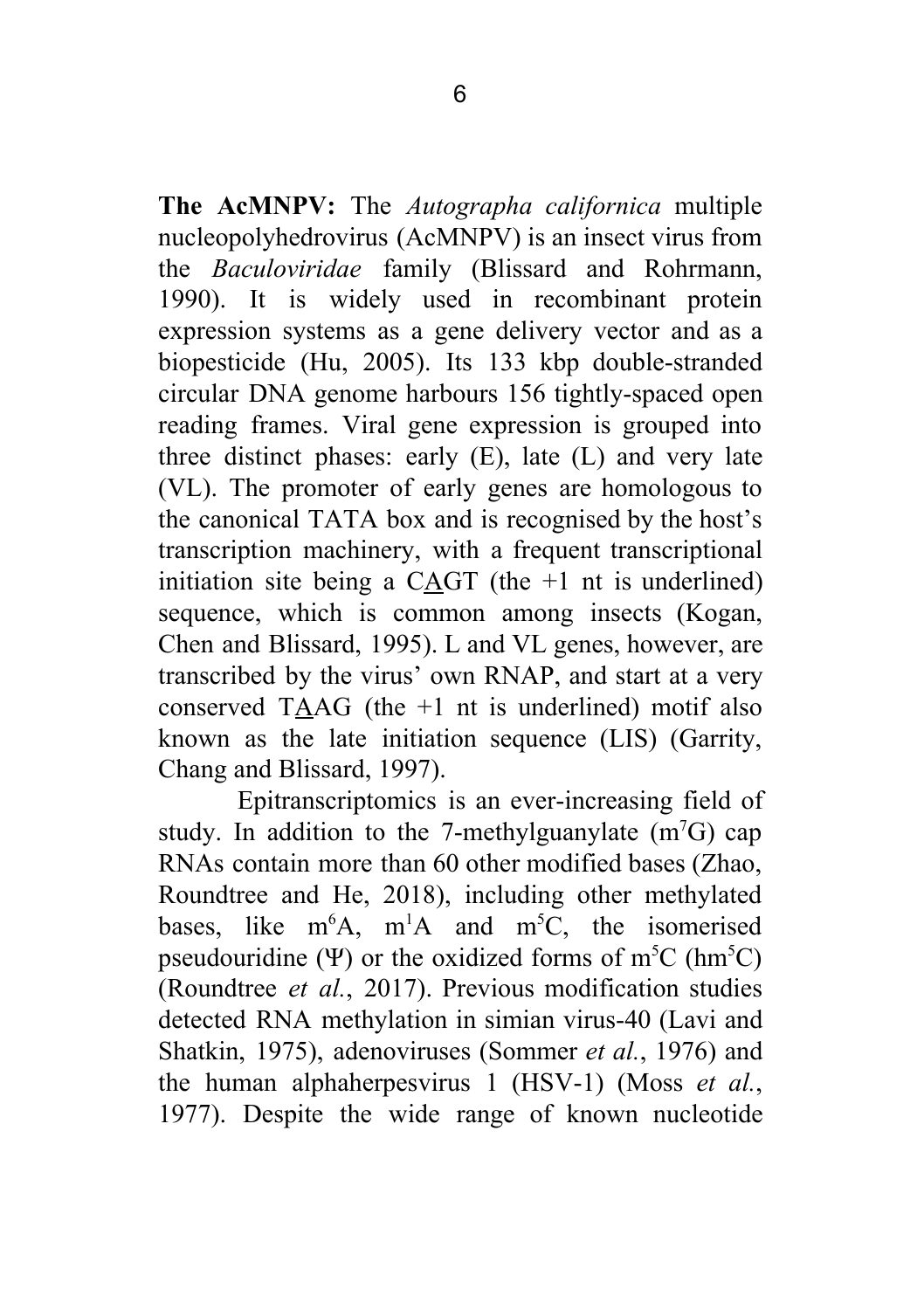modifications, their functions are poorly understood. Several recent studies reported on the role of 6-methyladenosine in the replication and virus-host interactions of the HIV-1 (Lichinchi et al., 2016; Tirumuru et al., 2016), and the RNA synthesis of Flaviviridae (Gokhale et al., 2016). Viral RNAs are methylated by the cell's own methyltransferases present in both the cytoplasm and the nucleus (Gokhale et al., 2016) as well as viral methyltransferases (Ho, Gong and Shuman, 2001; Tao et al., 2013). No previous studies were focusing on the epitranscriptome of this widely-used viral agent.

### Aims

In my thesis, I demonstrate the potential of long-read sequencing technologies in the analysis of viral transcriptomes, using three viruses studied by our group. Taking as an example the transcriptome of the HSV-1 I show the capability of third-generation sequencing technologies to explore the isoform diversity of viral RNAs and to compare the transcriptome structurally, the BoHV-1 will be used to indicate their suitability in the analysis of viral gene expression, while for the AcMNPV I will focus on their ability to detect RNA editing and modifications. Although these will be my points of convergents, for the sake of demonstration I will bring examples from other viruses studied by our group.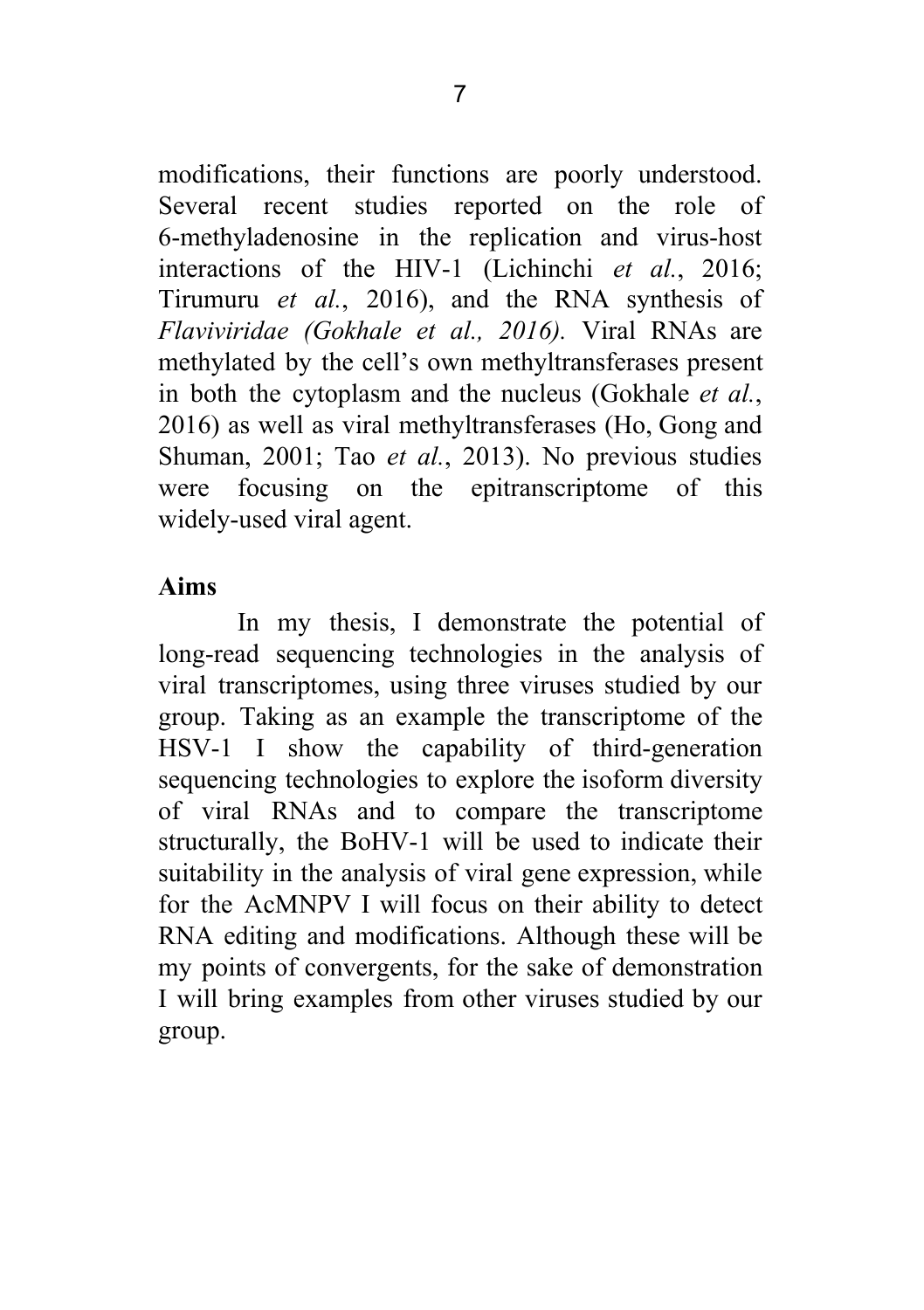## Materials and methods

Viruses were propagated in appropriate cell lines, grown in conditions recommended by the cell line vendor. The infection was stopped in consecutive time points, and total RNA was extracted from the cell lysates. A fraction of HSV-1 and BoHV-1 samples underwent rRNA depletion, a fraction of HSV-1 and AcMNPV samples were cap-selected while another fraction from all three samples was poly(A) selected. PacBio IsoSeq libraries were prepared from the HSV-1 and AcMNPV samples, MinION amplified full-length cDNA libraries and direct RNA libraries were prepared for all three viruses, while a non-amplified full-length cDNA library was prepared for a longitudinal expression analysis experiment for the BoHV-1, followed by sequencing on PacBio and MinION sequencers.

The sequencing data was base called and pre-processed, followed by transcript isoform annotation using the LoRTIA software suite. Read abundances for the expression analysis of BoHV-1 genes and transcript isoforms were normalized using a modified version of the Median Ration Normalization of the DESeq2 software suite (Wu et al., 2019). Nucleotide base modifications were detected using the Tombo software suite (Stoiber et al., 2016).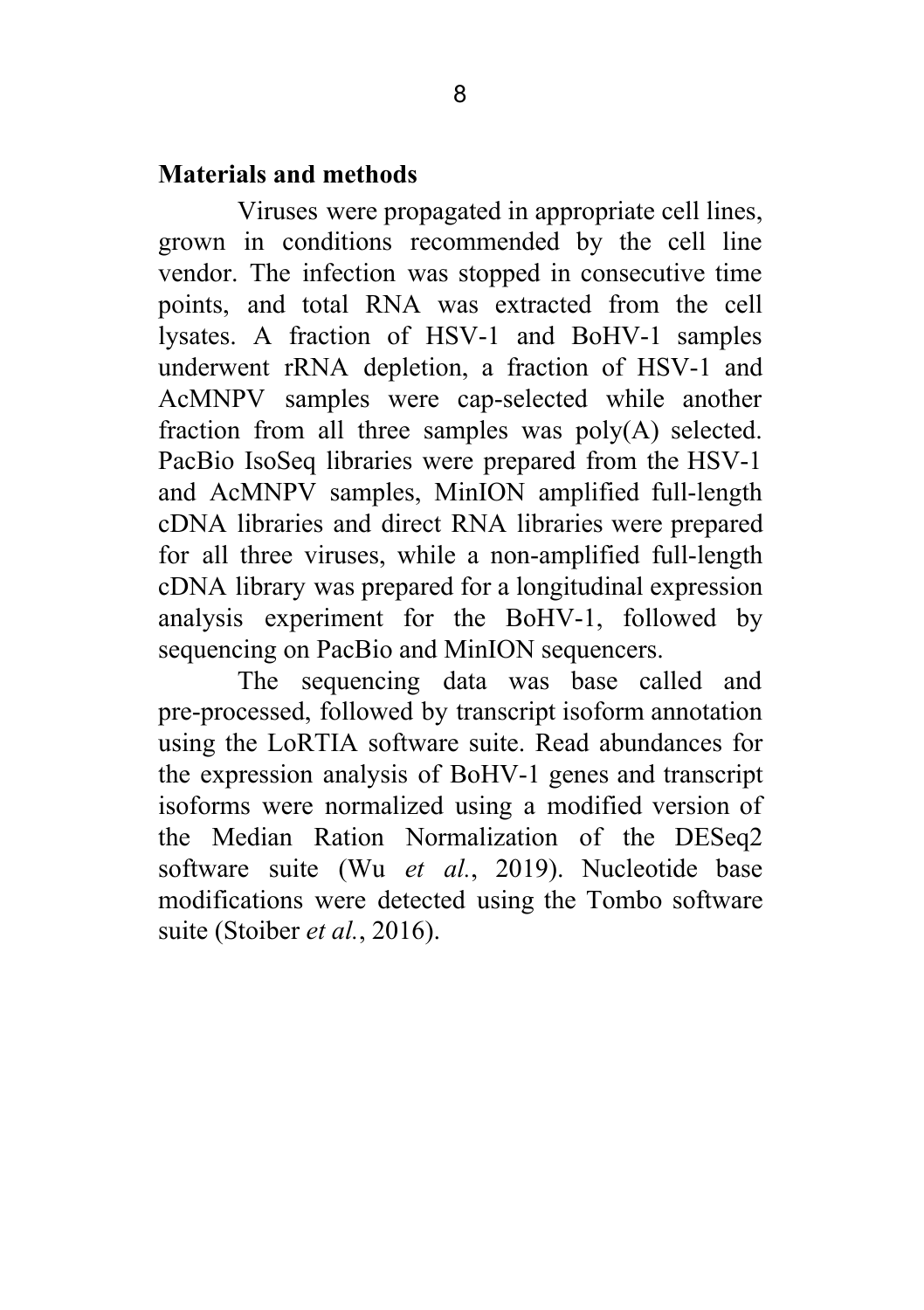# **Results**

Annotating the viral transcriptome: We found a total of 182 novel putative mRNAs, 8 new ncRNAs, 53 new TSS and TES isoforms of the HSV-1 transcripts. Another potential of LRS technologies is the accurate detection of splice isoforms. Among many, we discovered new splice variants of the UL34-35 and the RL1-RL2 transcript. We identified 201 multigenic transcripts, many of which are polycistronic, while several are so-called complex transcripts overlapping antisense ORFs.

The increased number of multigenic transcripts, TSS and TES isoforms results in several novel overlaps in the HSV-1 transcriptome. These overlaps are the result of read-through events between parallelly or convergently oriented transcripts, or the long 5' UTRs of RNAs in divergent orientation. Practically all convergent genes produce overlaps caused by the RNAPII continuing its transcription for a short time following mRNA cleavage (Proudfoot, 2016). However, these residual RNA molecules are short-lived as exonucleases degrade them quickly. Another source of convergent overlaps is alternative termination and cleavage. We could observe transcripts produced by this phenomenon in low abundance in many HSV-1 genes.

Analysis of the viral gene expression: Gene expression analysis was performed on the direct cDNA sequencing data of the BoHV-1 transcriptome. The abundance of TSSs with a TATA box shows a higher increase than those lacking a TATA box, the latter plateauing after 4h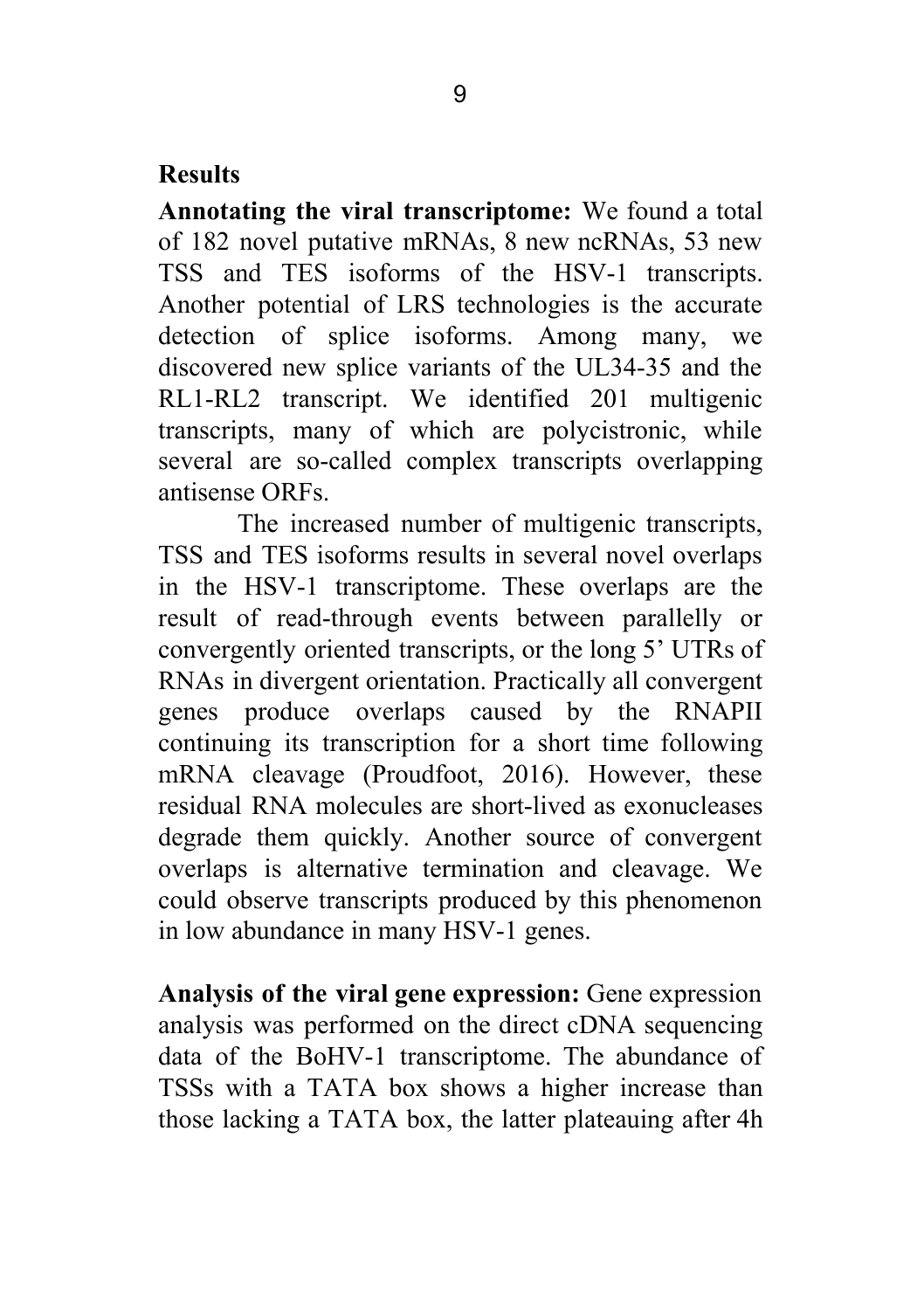p.i. Also, TESs with a canonical PAS have a higher increase in abundance, and at 12 h p.i. their number exceeds TESs without a PAS three-fold. Gene expression for the BoHV-1 follows the general pattern specific to alphaherpesvirus. We found that the viral genes create at least three temporal classes, in accordance with the previous classification used for alphaherpesviruses: IE, E and L. Genes (bicp0, bicp22) playing an essential role in viral transcription are expressed at the first hour of the infection. We found that CIRC, the mRNA of a myristylated tegument protein with unknown function (Fraefel, Ackermann and Schwyzer, 1994) is also expressed at this time point, suggesting a role in viral transcription or replication. Pokhrival et al. reported (Pokhrival et al., 2018) the immediate early expression of three genes (ul21, ul33) and ul34) ought to be thought late. We could detect two of these (ul33 and ul34) to exhibit an early expression pattern, and in addition, found that 41 out of the 69 analysed genes are already expressing at 2h p.i., however, 66 only reach their maximum abundance following replication, suggesting that some early genes benefit from the onset of DNA replication. Twenty-three genes, including ull2, essential for the processing of the newly synthesised DNA and many structural components of the tegument and the capsid start their expression at 4h p.i. and continue to be expressed during the infection cycle. These represent the first wave of late genes and are encompassing the most abundant viral genes. The expression of only four of the viral genes seems to be dependent on DNA replication, with an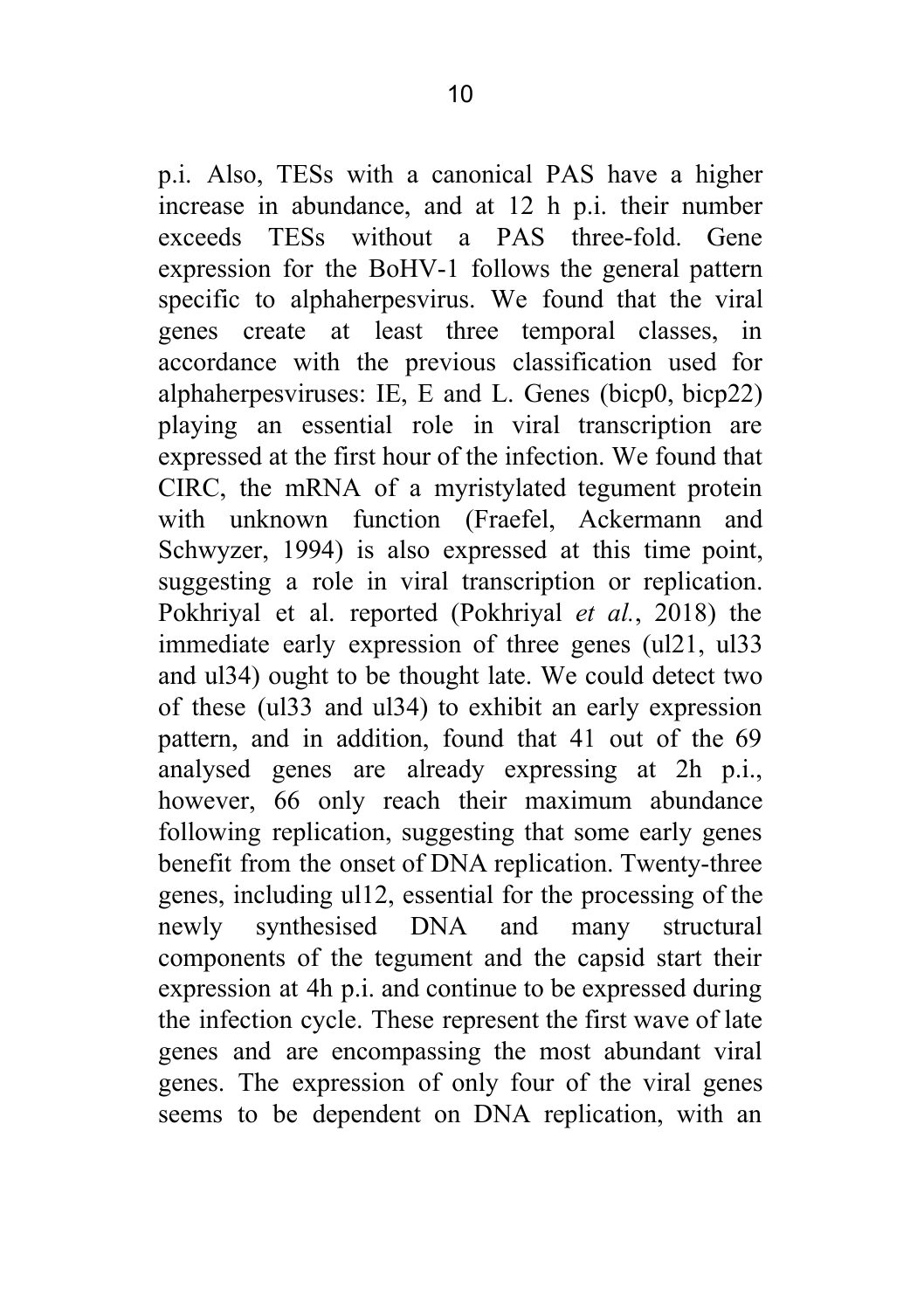expression start following 4h p.i. These genes could be considered a second wave of the late genes, and encode structural components of the virion and proteins playing a role in the viral egress.

Quantitative analysis of transcript isoforms Following transcript isoform annotation we evaluated their change abundance. We observed heterogeneity in the  $in$ expression of different isoform types. In the first hour of the infection, the transcriptome is composed of only monocistronic and spliced isoforms. However, starting from the second hour the isoform diversity increases dramatically, with alternatively terminating mRNAs being the only isoform type not appearing until 4h p.i. We detected a novel splice variant of UL40 the  $UIA0-SP1$ , which results in a frameshift mutation and a putative protein with altered amino acid composition. The abundance of UL40-SP1 shows a constant and steady increase during the infection, while the non-spliced isoform, has a peak around 4-6h, after which it's abundance decreases. Intriguingly, this decrease coincides with the increase in abundance of it's spliced isoform

**RNA** modifications RNA modification detection was performed on the direct RNA sequencing data of AcMNPV using the Tombo software suite. After filtering the potential false-positive detections 319 putative  $5^{\circ}$ C sites mapped to the viral transcriptome. We detected a potential methylation consensus sequence: UUACCG (the modified base underlined), and we found that in general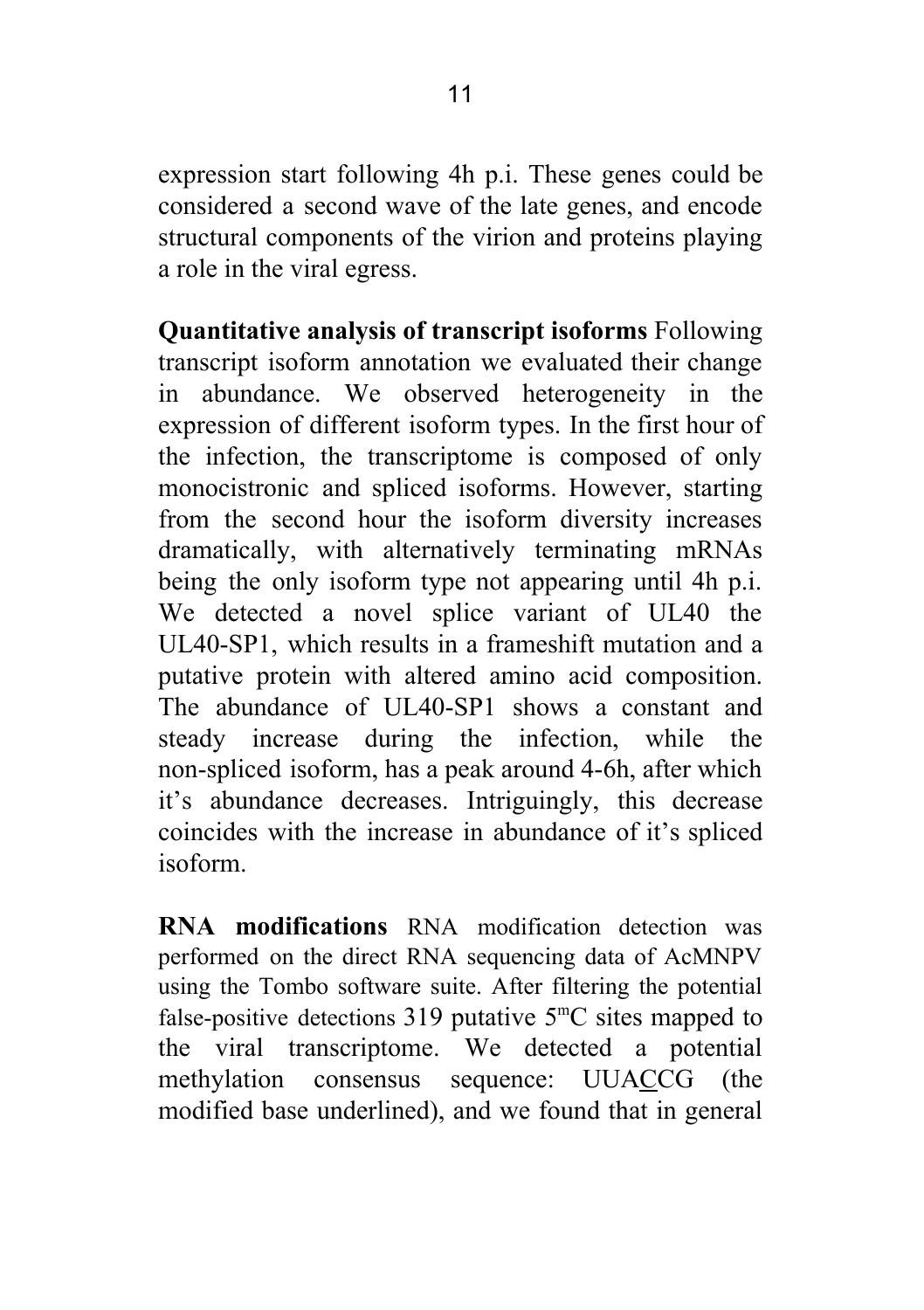$5^{\rm m}$ Cs were abundant in C and G-rich contexts. Twelve of the viral transcripts showed extensive methylation, with most of the modified Cs found in the ORFs.

#### **Discussion**

In my thesis, I discussed the use of LRS for the discovery and annotation of viral transcript isoforms, its capability for the characterization of gene expression, and the detection of RNA modifications. Our work on the HSV-1 transcriptome vielded a number of novel 5' and 3' UTR isoforms, multigenic and non-coding RNAs. We show that as a result of these isoforms the viral transcriptome has a highly overlapping nature. We hypothesize that overlapping viral transcripts could have a regulatory effect on their neighbouring genes through transcriptional interference, similarly to which was demonstrated by others both in vivo and in vitro (Cullen. Lomedico and Ju, 1984; Martens, Laprade and Winston,  $2004$ ; Hu et al.,  $2007$ ). At the same time, the length of the UTRs can modulate post-transcriptional processing of the mRNA through cis-acting elements (Matoulkova *et al.*, 2012), or even translation by the means of uORFs (Young and Wek, 2016; Lin et al., 2019). I emphasize the importance of the use of multiple library preparation techniques and platforms, and of read filtering, to eliminate possible RT or PCR artefacts (Cocquet et al., 2006: Balázs et al., 2019).

The viral life cycle can be understood through the analysis of viral gene expression. In my thesis, I point out the superiority of LRS over NGS for the characterization of transcript isoforms and present our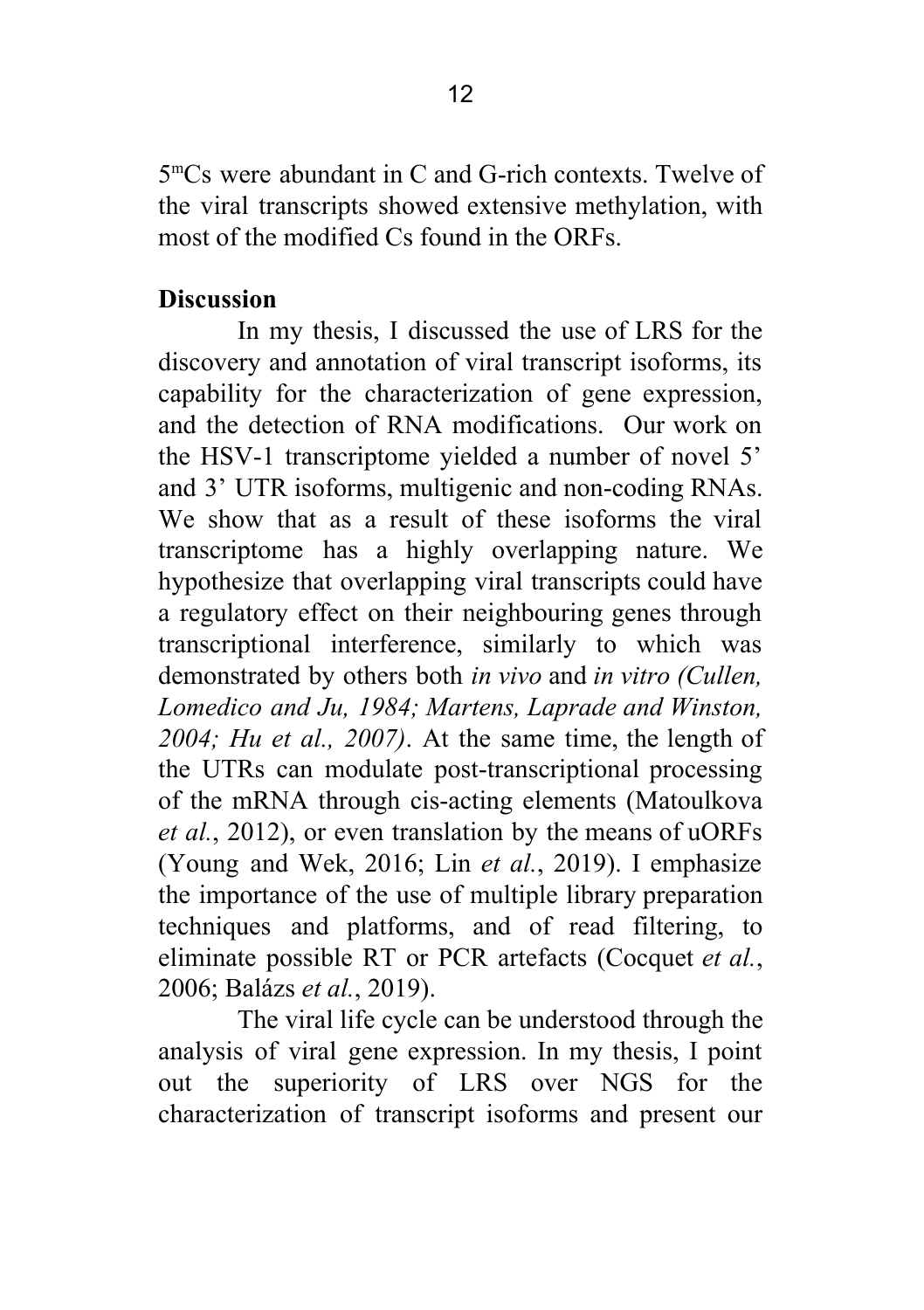study on the quantitation of BoHV-1 mRNAs. Non-amplified cDNA libraries were used to characterize the gene expression of the virus, which resembles a three-phased pattern similar  $\mathfrak{t}$ the canonical alphaherpesvirus gene expression derived from HSV-1. We show that TSSs and TESs with a cis-regulating element are in general highly expressed, while those lacking one are generally less expressed. We also point out that the presence of a TATA box will facilitate the expression of 5' UTR isoforms, resulting in higher expression rates. We characterized the expression of the circ gene, which is expressed at equal levels as the canonical early transcripts, suggesting its potential function in the early phases of the viral life cycle.

To broaden our understanding of the RNA modification of viruses we used ONTs direct RNA sequencing coupled with signal-level analysis. We detected abundant methylation of cytosines across the transcriptome of AcMNPV, especially in C and G-rich contexts, which is in concordance with previous studies (Yang et al., 2017). We also detected a potential signal for methylation, the UUACCG, however further studies are needed to validate this finding. Yang et al. demonstrated that 5<sup>m</sup>Cs are facilitating mRNA export through the ALYREF adaptor in mammalian cells, while Boyne et al showed that the same gene plays a role in the export of viral mRNAs in Kaposi's sarcoma-associated herpesvirus (Boyne, Colgan and Whitehouse, 2008). ALYREF is also present in invertebrates (Shi et al., 2017). We hypothesize that the extensive methylation of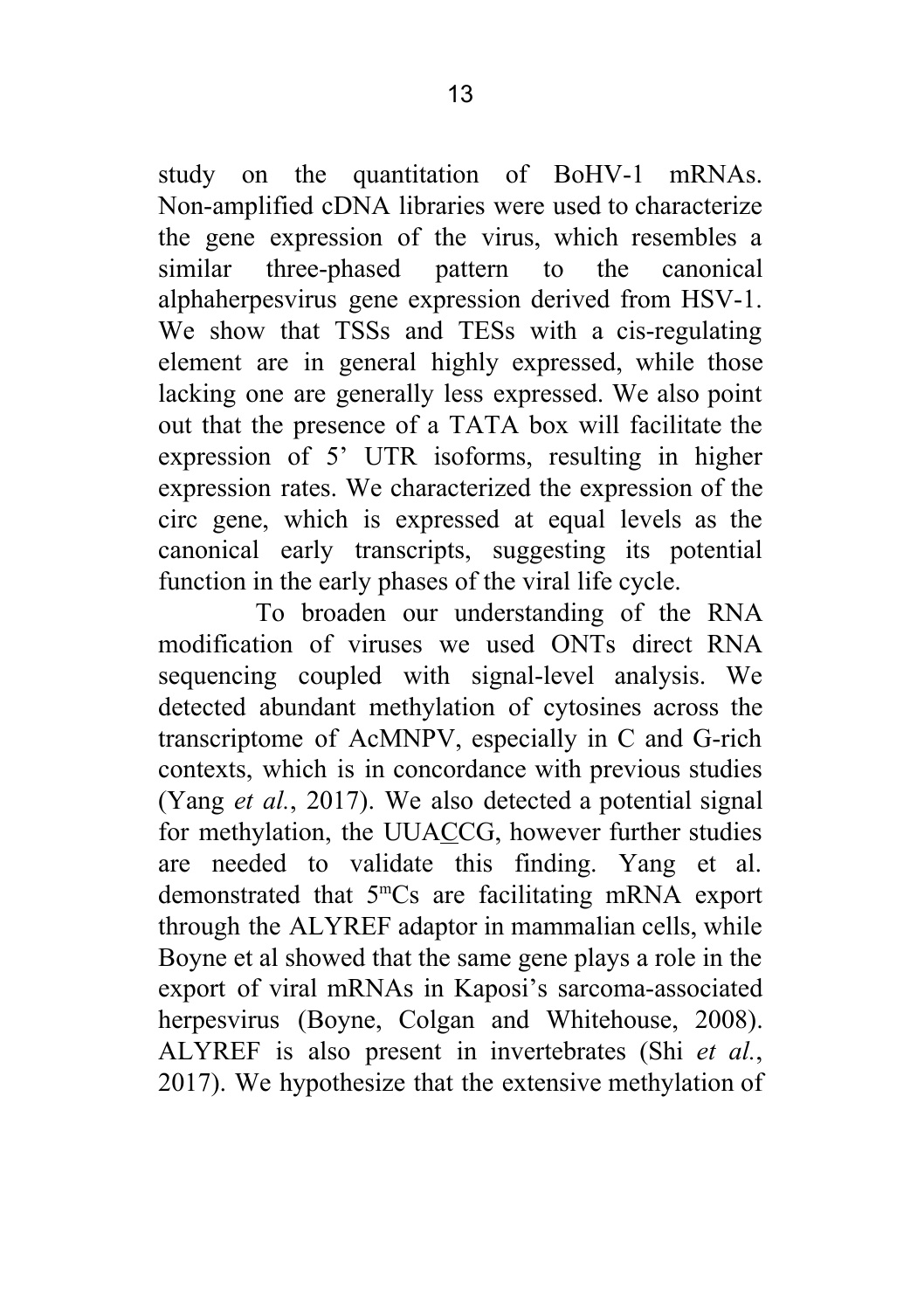Cs on the viral transcripts plays a role in their nuclear export and posttranscriptional modification.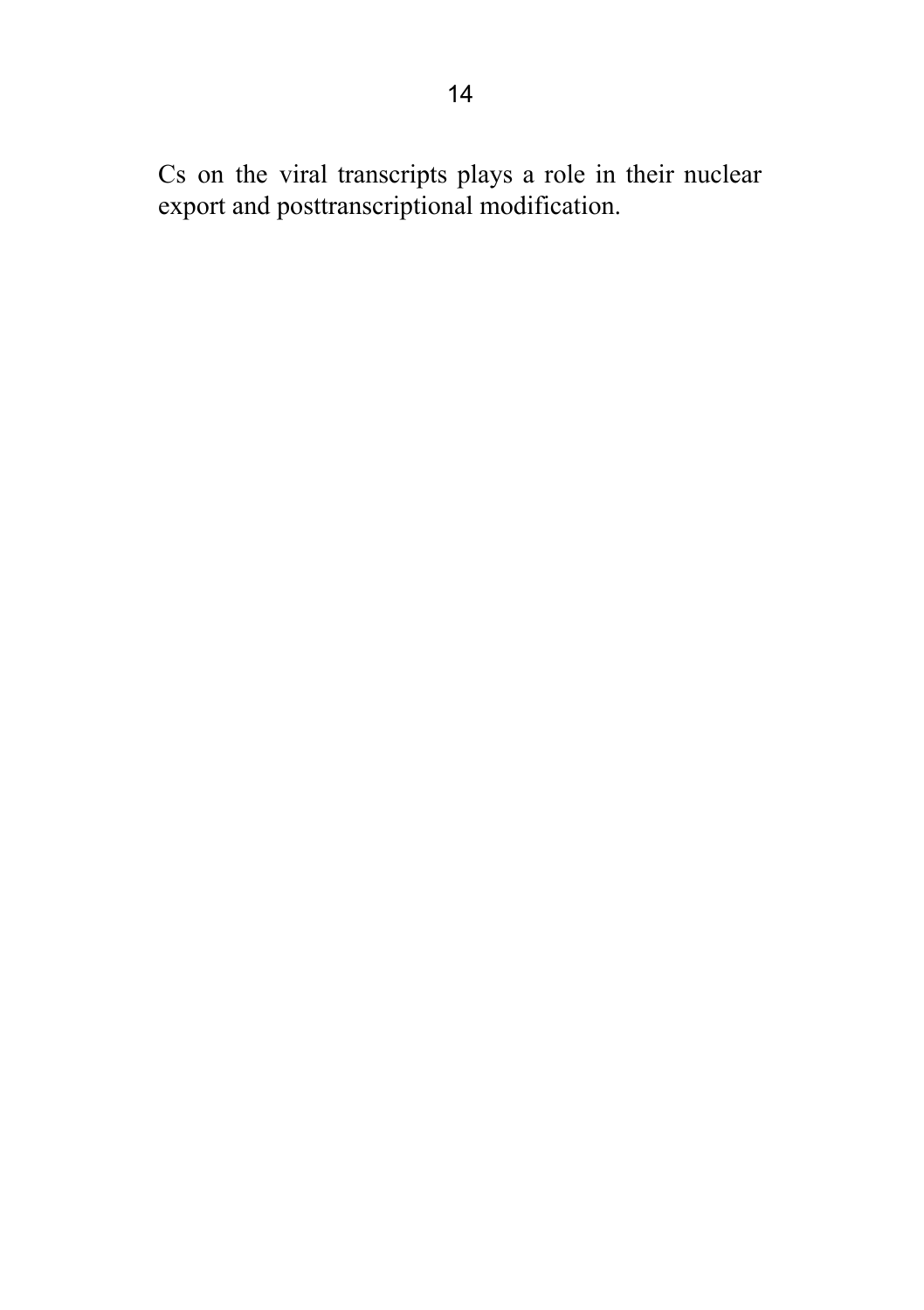#### **References**

Adams. M. et al. (1991) 'Complementary DNA sequencing: expressed sequence tags and human genome project', Science, pp. 1651-1656. doi: 10.1126/science.2047873.

Adams, M. D. et al. (1995) 'Initial assessment of human gene diversity and expression patterns based upon 83 million nucleotides of cDNA sequence', Nature, 377(6547 Suppl), pp. 3-174.

Balázs, Z. et al. (2019) 'Template-switching artifacts resemble alternative polyadenylation', BMC genomics, 20(1), p. 824.

Blissard, G. W. and Rohrmann, G. F. (1990) 'Baculovirus Diversity and Molecular Biology', Annual Review of Entomology, pp. 127-155, doi: 10.1146/annurey.en.35.010190.001015.

Boyne, J. R., Colgan, K. J. and Whitehouse, A. (2008) 'Recruitment of the Complete hTREX Complex Is Required for Kaposi's Sarcoma–Associated Hernesvirus Intronless mRNA Nuclear Export and Virus Replication', *PLoS Pathogens*, p. e1000194. doi: 10.1371/journal.ppat.1000194.

Cocquet, J. et al. (2006) 'Reverse transcriptase template switching and false alternative transcripts', Genomics, 88(1), pp. 127-131.

Crick, F. (1970) 'Central Dogma of Molecular Biology', *Nature*, pp. 561–563. doi: 10.1038/227561a0.

Crick, F. H. (1958) 'On protein synthesis', Symposia of the Society for Experimental Biology, 12, pp. 138-163.

Cullen, B. R., Lomedico, P. T. and Ju, G. (1984) 'Transcriptional interference in avian retroviruses--implications for the promoter insertion model of leukaemogenesis', *Nature*, 307(5948), pp. 241–245.

Delhon, G. et al. (2003) 'Genome of bovine herpesvirus 5', Journal of virology, 77(19), pp. 10339-10347.

Depledge, D. P. et al. (2019) 'Direct RNA sequencing on nanopore arrays redefines the transcriptional complexity of a viral pathogen', Nature communications, 10(1), p. 754

Diebali, S. et al. (2012) 'Landscape of transcription in human cells', Nature,  $489(7414)$ , pp.  $101-108$ .

Fraefel, C., Ackermann, M. and Schwyzer, M. (1994) 'Identification of the bovine heroesvirus 1 circ protein, a myristylated and virion-associated polypeptide which is not essential for virus replication in cell culture'. Journal of virology, 68(12), pp.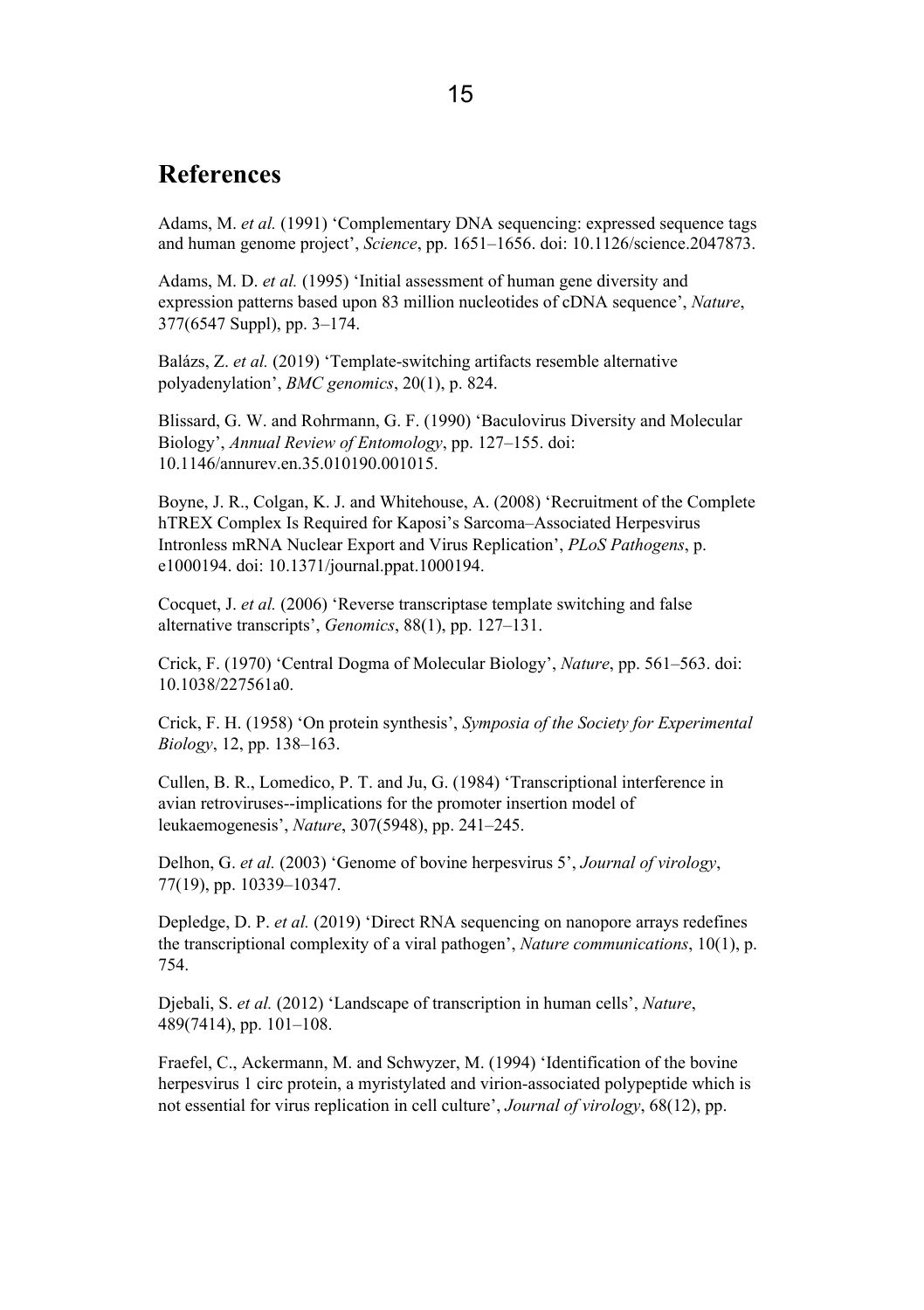8082-8088.

Garrity, D. B., Chang, M.-J. and Blissard, G. W. (1997) 'Late Promoter Selection in the Baculovirusgp64 Envelope Fusion ProteinGene', Virology, pp. 167–181. doi: 10.1006/viro.1997.8540.

Gokhale, N. S. et al. (2016) 'N6-Methyladenosine in Flaviviridae Viral RNA Genomes Regulates Infection', Cell host & microbe, 20(5), pp. 654-665.

Ho, C. K., Gong, C. and Shuman, S. (2001) 'RNA triphosphatase component of the mRNA capping apparatus of Paramecium bursaria Chlorella virus 1', Journal of virology, 75(4), pp. 1744-1750.

Hubbard, K. S. et al. (2013) 'Longitudinal RNA sequencing of the deep transcriptome during neurogenesis of cortical glutamatergic neurons from murine ESCs', F1000Research, 2, p. 35.

Hu, X. et al. (2007) 'Transcriptional interference among the murine beta-like globin genes', *Blood*, 109(5), pp. 2210–2216.

Hu, Y.-C. (2005) 'Baculovirus as a highly efficient expression vector in insect and mammalian cells', Acta pharmacologica Sinica, 26(4), pp. 405–416.

Kogan, P. H., Chen, X. and Blissard, G. W. (1995) 'Overlapping TATA-dependent and TATA-independent early promoter activities in the baculovirus gp64 envelope fusion protein gene', Journal of virology, 69(3), pp. 1452-1461.

Lavi, S. and Shatkin, A. J. (1975) 'Methylated simian virus 40-specific RNA from nuclei and cytoplasm of infected BSC-1 cells', Proceedings of the National Academy of Sciences of the United States of America, 72(6), pp. 2012–2016.

Lichinchi, G. et al. (2016) 'Dynamics of the human and viral m6A RNA methylomes during HIV-1 infection of T cells', Nature Microbiology. doi: 10.1038/nmicrobiol.2016.11.

Lin, Y. et al.  $(2019)$  'Impacts of uORF codon identity and position on translation regulation', Nucleic acids research, 47(17), pp. 9358–9367.

Liu, H. et al. (2019) 'Accurate detection of mA RNA modifications in native RNA sequences', *Nature communications*, 10(1), p. 4079.

Macdonald, S. J. et al. (2012) 'Genome Sequence of Herpes Simplex Virus 1 Strain KOS', Journal of Virology, pp. 6371–6372, doi: 10.1128/jvi.00646-12.

Martens J. A. Laprade L. and Winston F. (2004) 'Intergenic transcription is required to repress the Saccharomyces cerevisiae SER3 gene', Nature, 429(6991), pp.  $571 - 574$ 

Matoulkova, E. et al. (2012) 'The role of the 3' untranslated region in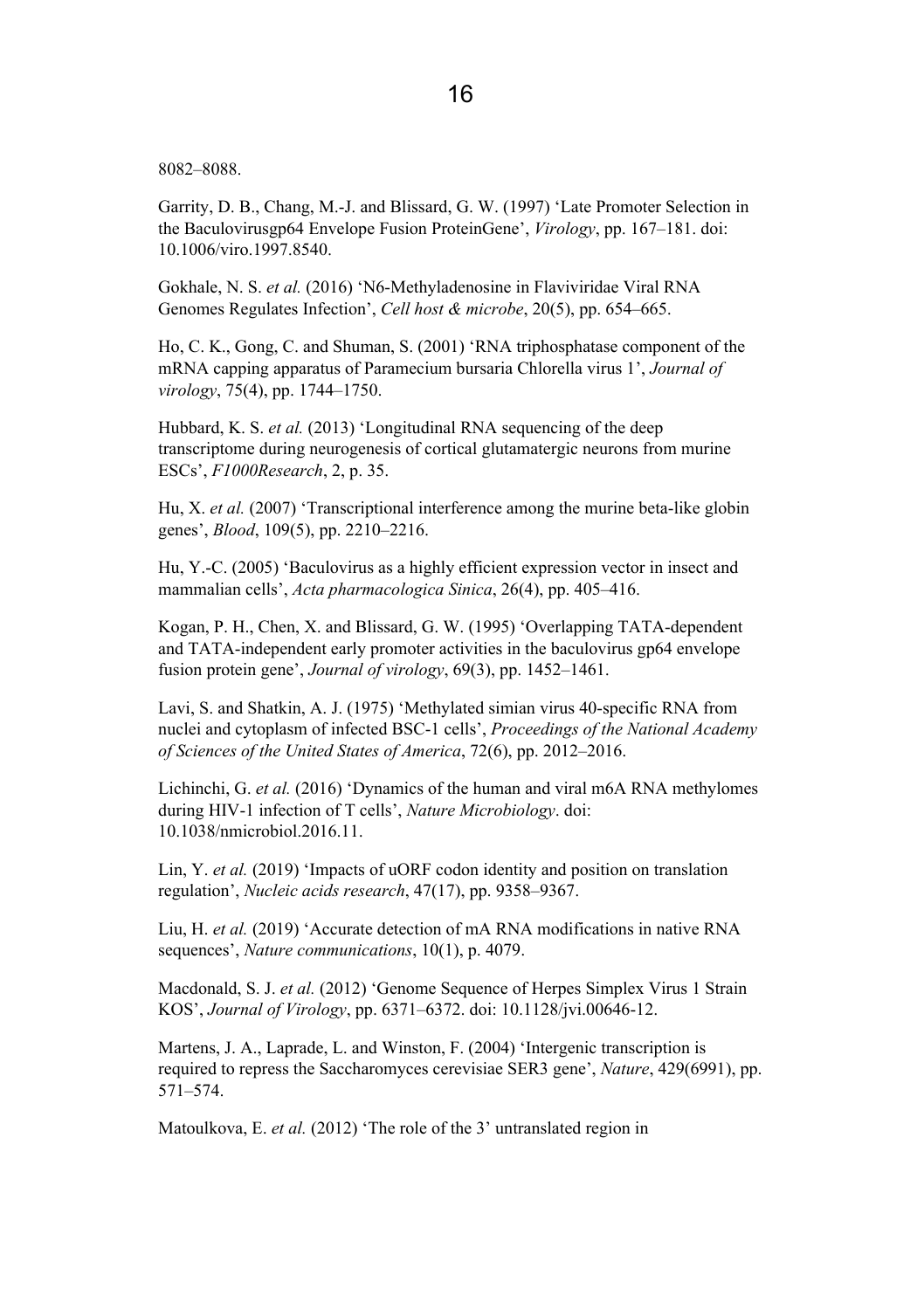post-transcriptional regulation of protein expression in mammalian cells', RNA Biology, pp. 563–576. doi: 10.4161/rna.20231.

Morris, K. V. and Mattick, J. S. (2014) 'The rise of regulatory RNA', Nature Reviews Genetics, pp. 423-437. doi: 10.1038/nrg3722.

Moss. B. et al. (1977) '5'-Terminal and internal methylated nucleosides in hernes simplex virus type 1 mRNA', Journal of virology, 23(2), pp. 234–239.

Muylkens, B. et al. (2007) 'Bovine herpesvirus 1 infection and infectious bovine rhinotracheitis', Veterinary Research, pp. 181-209. doi: 10.1051/vetres:2006059.

d'Offay, J. M., Fulton, R. W. and Eberle, R. (2013) 'Complete genome sequence of the NVSL BoHV-1.1 Cooper reference strain', Archives of Virology, pp. 1109–1113. doi: 10.1007/s00705-012-1574-6.

Pokhriyal, M. et al. (2018) 'Three newly identified Immediate Early Genes of Bovine herpesvirus 1 lack the characteristic Octamer binding motif-1', Scientific reports,  $8(1)$ , p. 11441.

Proudfoot, N. J. (2016) 'Transcriptional termination in mammals: Stopping the RNA polymerase II juggernaut', Science, 352(6291), p. aad9926.

Rajcáni, J., Andrea, V. and Ingeborg, R. (2004) 'Peculiarities of herpes simplex virus (HSV) transcription: an overview', Virus genes, 28(3), pp. 293–310.

Roundtree, I. A. et al. (2017) 'Dynamic RNA Modifications in Gene Expression Regulation', Cell, pp. 1187-1200, doi: 10.1016/j.cell.2017.05.045.

Schaefer, M., Kapoor, U. and Jantsch, M. F. (2017) 'Understanding RNA modifications: the promises and technological bottlenecks of the "epitranscriptome"'. Open Biology, p. 170077. doi: 10.1098/rsob.170077.

Shi, M. et al. (2017) 'ALYREF mainly binds to the 5' and the 3' regions of the mRNA in vivo', Nucleic Acids Research, pp. 9640-9653. doi: 10.1093/nar/gkx597.

Sommer, S. et al. (1976) 'The methylation of adenovirus-specific nuclear and cytoplasmic RNA', Nucleic acids research, 3(3), pp. 749–765.

Stoiber, M. et al. (2016) 'De novo Identification of DNA Modifications Enabled by Genome-Guided Nanopore Signal Processing'. doi: 10.1101/094672.

Tao, X. Y. et al. (2013) 'The Autographa californica Multiple Nucleopolyhedrovirus ORF78 Is Essential for Budded Virus Production and General Occlusion Body Formation'. Journal of Virology. pp. 8441-8450. doi: 10.1128/ivi.01290-13.

Tirumuru, N. et al. (2016) 'N(6)-methyladenosine of HIV-1 RNA regulates viral infection and HIV-1 Gag protein expression', eLife, 5, doi: 10.7554/eLife, 15528.